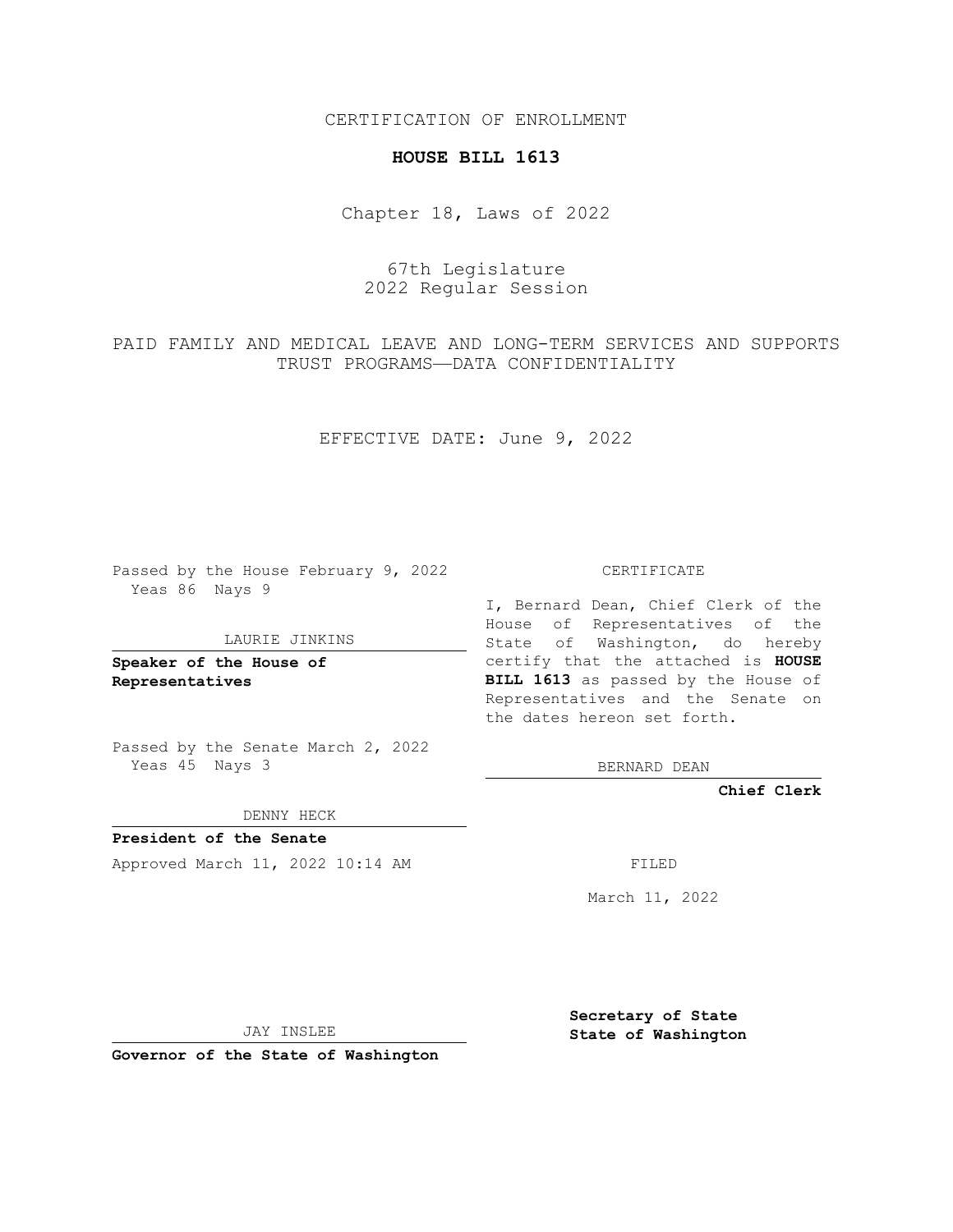## **HOUSE BILL 1613**

Passed Legislature - 2022 Regular Session

## **State of Washington 67th Legislature 2022 Regular Session**

**By** Representatives Sells, Berry, Ryu, Wicks, Taylor, Simmons, Kloba, and Harris-Talley; by request of Employment Security Department

Prefiled 12/07/21. Read first time 01/10/22. Referred to Committee on Labor & Workplace Standards.

 AN ACT Relating to shared reporting responsibilities for both the paid family and medical leave and the long-term services and supports trust programs to clarify that information collected from employer reports shall remain private; amending RCW 50A.25.070 and 50A.25.110; 5 and adding a new section to chapter 50B.04 RCW.

6 BE IT ENACTED BY THE LEGISLATURE OF THE STATE OF WASHINGTON:

7 NEW SECTION. **Sec. 1.** A new section is added to chapter 50B.04 8 RCW to read as follows:

 (1) Any information or records concerning an individual or employer obtained by the employment security department for the purposes of collecting and assessing employee premiums under RCW 50B.04.080 and determining qualified individuals under RCW 50B.04.050 will be considered private and confidential in the same manner 14 provided in chapter 50A.25 RCW.

15 (2) This section does not create a rule of evidence.

16 **Sec. 2.** RCW 50A.25.070 and 2020 c 125 s 8 are each amended to 17 read as follows:

18 (1) The department may enter into data-sharing contracts and may 19 disclose records and information deemed confidential to state or 20 local government agencies under this chapter only if permitted under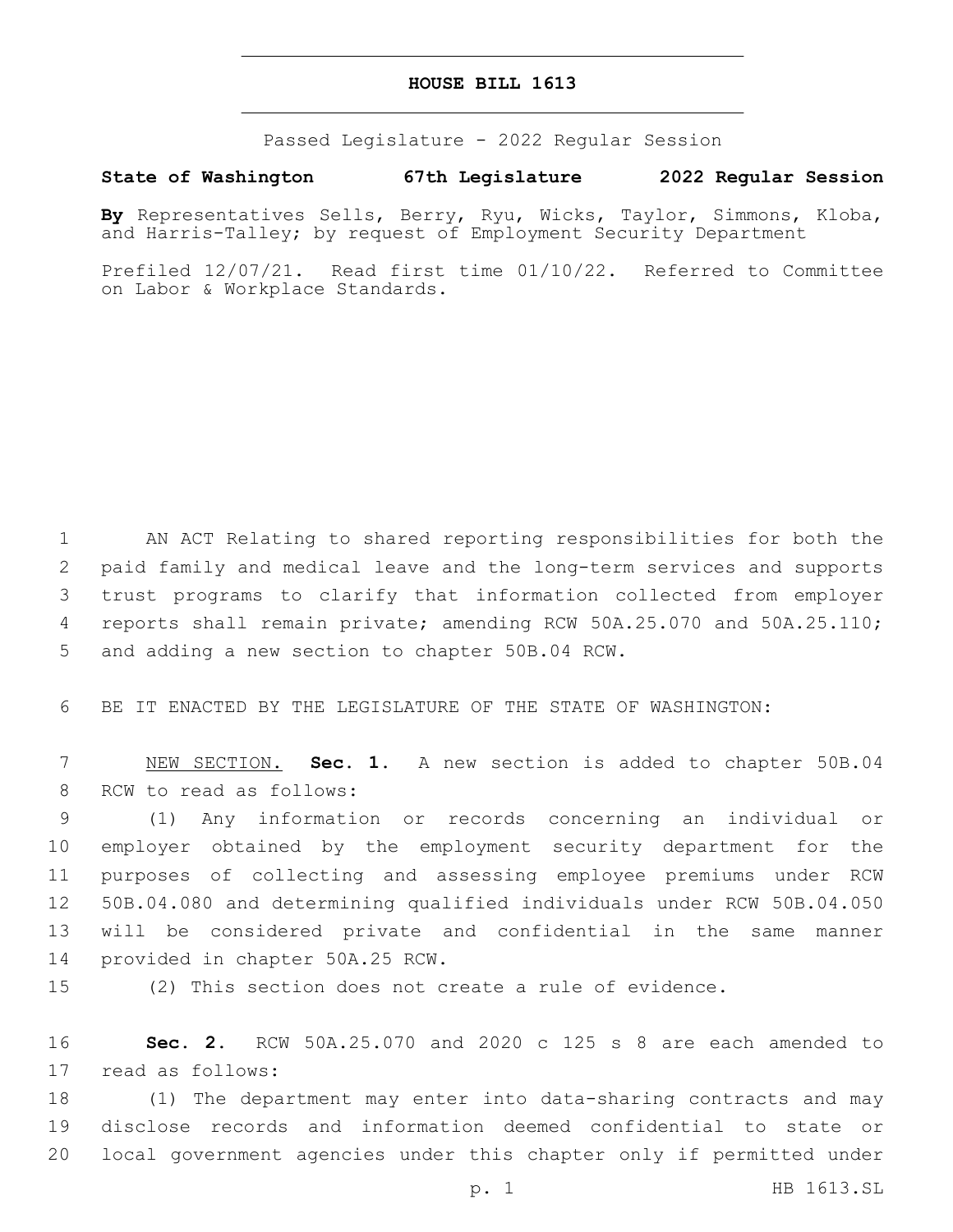subsection (2) of this section and RCW 50A.25.090. A state or local government agency must need the records or information for an 3 official purpose and must also provide:

 (a) An application in writing to the department for the records or information containing a statement of the official purposes for which the state or local government agency needs the information or records and specifically identify the records or information sought 8 from the department; and

 (b) A written verification of the need for the specific information from the director, commissioner, chief executive, or other official of the requesting state or local government agency either on the application or on a separate document.

 (2) The department may disclose information or records deemed confidential under this chapter to the following state or local 15 government agencies:

 (a) To the department of social and health services to identify child support obligations as defined in RCW 50A.15.080 and for the purposes of administering the department's responsibilities under 19 Title 50B RCW;

 (b) To the department of revenue to determine potential tax liability or employer compliance with registration and licensing 22 requirements;

 (c) To the department of labor and industries to compare records or information to detect improper or fraudulent claims;

 (d) To the office of financial management for the purpose of 26 conducting periodic salary or fringe benefit studies pursuant to law;

 (e) To the office of the state treasurer and any financial or banking institutions deemed necessary by the office of the state treasurer and the department for the proper administration of funds;

 (f) To the office of the attorney general for purposes of legal 31 representation;

 (g) To a county clerk for the purpose of RCW 9.94A.760 if 33 requested by the county clerk's office;

 (h) To the office of administrative hearings for the purpose of 35 administering the administrative appeal process;

 (i) To the department of enterprise services for the purpose of 37 agency administration and operations; ((and))

 (j) To the consolidated technology services agency for the 39 purpose of enterprise technology support; and